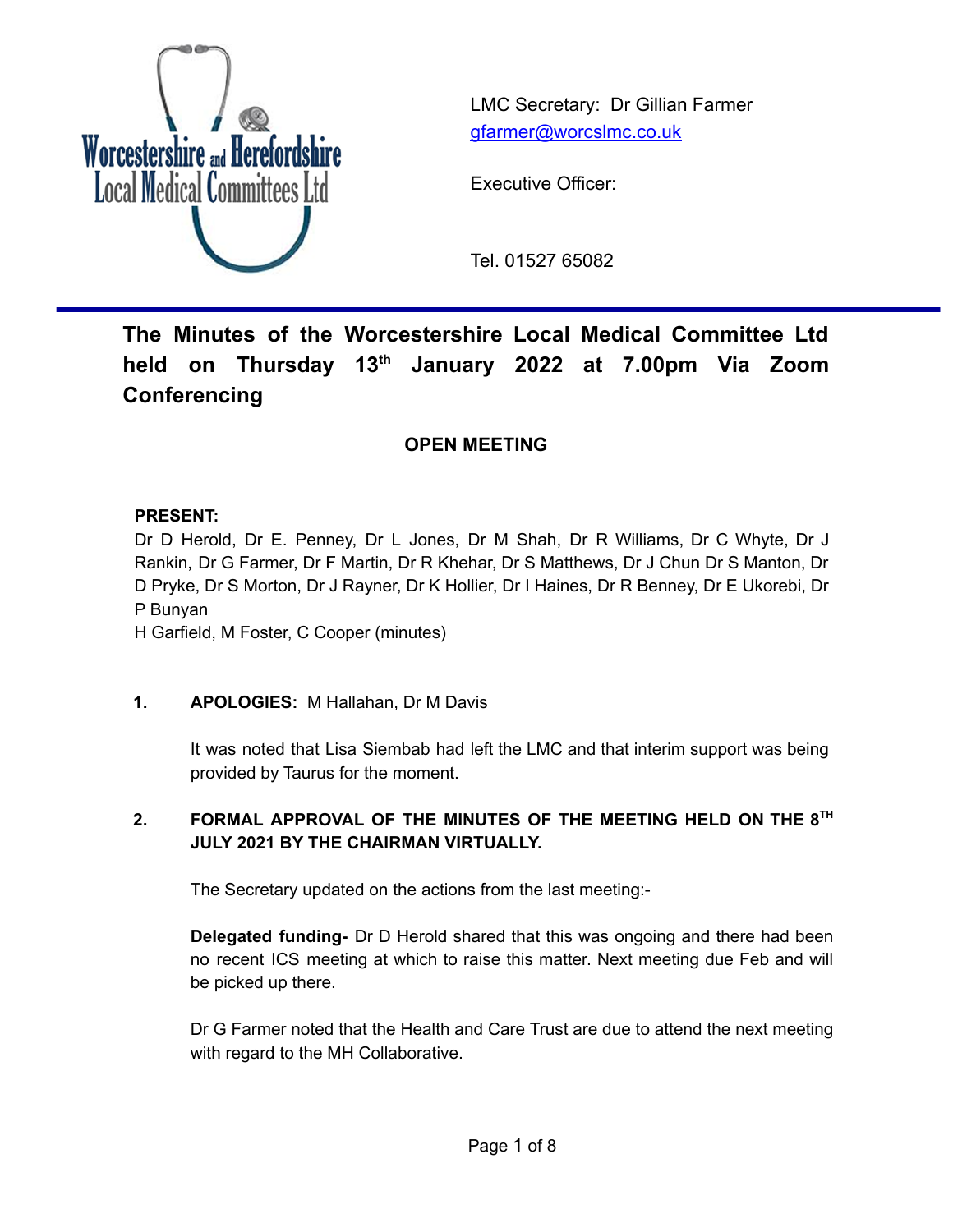**Acute Trust Contractual Audit-** Noted this was ongoing 31<sup>st</sup> Jan to 13<sup>th</sup> Feb. It was urged delegates to engage with this, particularly on the matter of inappropriate transfer of work to primary care.

**People's Board-** It was noted that Holly Hastings had left this role. The Secretary confirmed that they had written to the CCG to request that the role be continued. Dr M.Shah advised that they had met with the CCG recently and they had confirmed that a suitable replacement was being sought.

**PAG-** it was noted this is now run on a rota system between LMCs, which posed some challenges. The secretary noted that discussions this group had highlighted a need for training for less experienced LMC officers. A discussion took place regarding how historically inexperienced officers had been able to attend with more experienced members and that learning had been on the job.

#### **3. MEMBERSHIP**

Dr R. Benney noted that she would be going on maternity leave in May and it was agreed that she would attempt to seek cover. It was noted that Dr K Gines was still on maternity leave.

#### **4. CCG**

**Masks-** The Secretary noted that discussions had been undertaken with the CCG regarding making higher grade masks available to general practice and the associated need for fit testing. Individual risk assessments were up to practices to arrange and determine. The Secretary noted that there was a variety of advice around this, with BMA having advised that if fit testing is available then practices should try to obtain FFP2 or FFP3 for AGPs, whilst PHE have the view that surgical masks are sufficient and the DHSC have based this on risk assessment and allow for higher grade masks to be ordered through the portal if required.

A discussion ensued regarding the challenges, including the difficulties in acquiring fit testing, different types of masks required and the costs involved versus the need to protect the workforce and avoid mass absences. It was noted that Herefordshire has an arrangement with the Trust regarding fit testing and that it would seem logical for Worcestershire to have the same facility, though it would be necessary for the LMC to broker this themselves as the CCG had advised they would not facilitate this and that brokering supply would be a slow process. It was noted that more vulnerable staff might be more comfortable with higher grade masks .It was also noted that patients wearing masks should also be enforced where possible.

In conclusion, it was agreed that this would come down to individual practice choice and it was asked that if delegates are interested in fit testing being arranged that they feed back to the committee regarding this.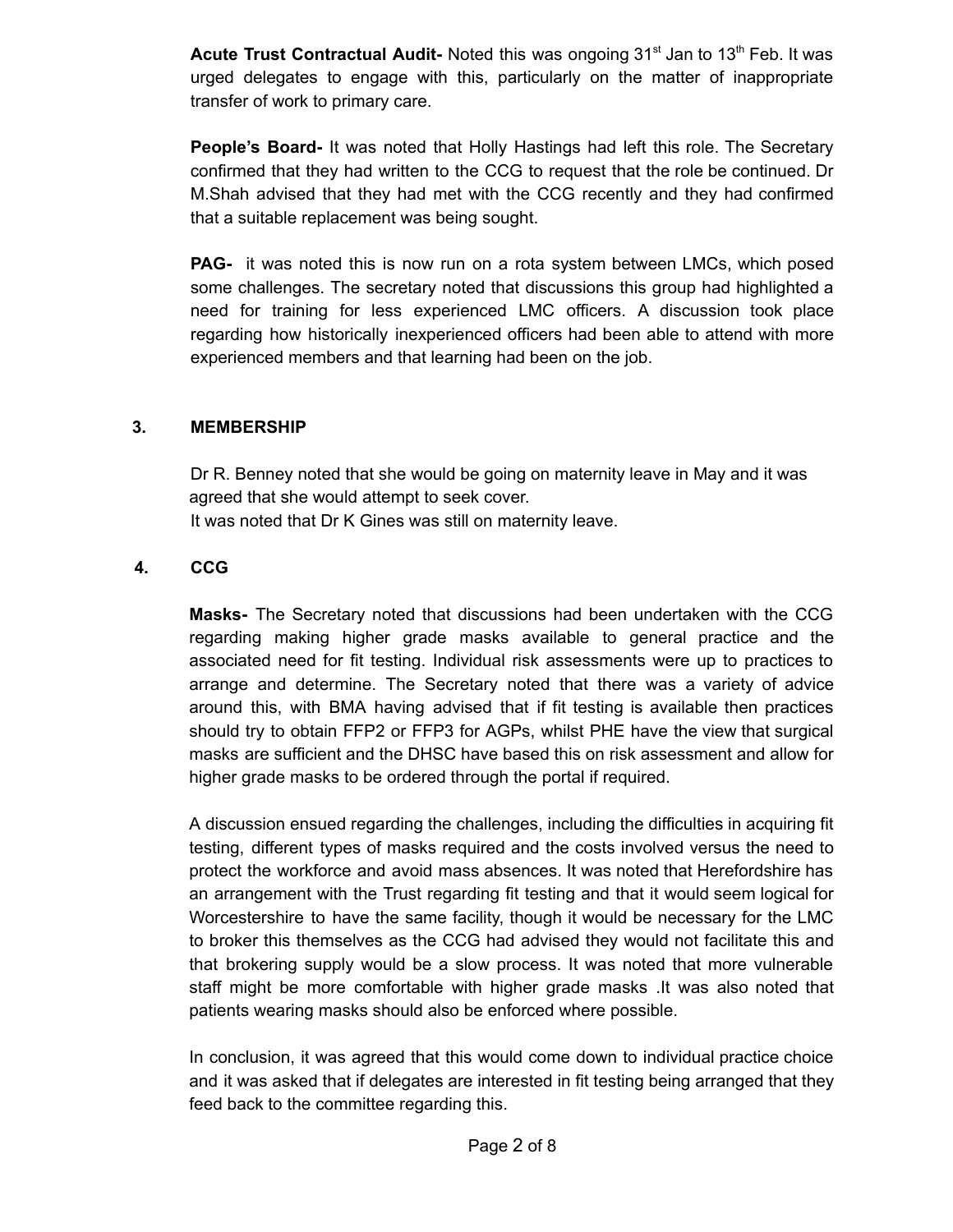#### **Respiratory Hubs**

It was noted that there had been discussions with CDs regarding these hubs, and that they might be primarily useful for filtering RSV cases if paediatric input could be found from local trusts, though at the moment the intent and staffing was unclear.

#### **Covid outbreaks in practices**

It was noted that workforces could be depleted quickly given the infectious nature of the disease. Our regional PHE team had requested that practices complete lengthy reports on any covid outbreak to allow them to assess if advice should be offered. The LMC has advised that this will create additional workload for practices with no guarantee of support to follow.

## **LFT/PCRs**

It was noted the supply issues had now been resolved and that there was now access to PCRs through the Trust, with the removal of the requirement for a PCR for asymptomatic cases reducing the pressure. It was noted that GPC had communicated on this rather than NHSE.

#### **Covid Medicine Delivery units/ virtual wards/ Hospital@Home**

It was noted that there were a lot of ideas but these were not necessarily well resourced.

## **Staff vaccination - VCOD**

The secretary raised the issues faced in light of the legal requirement for all patient facing staff to be vaccinated. It was noted that practices needed support in dealing with these matters. A discussion took place regarding issues in individual practices. It was advised that practices should ensure that they document any discussions and that HR policies are followed to the letter and that if in doubt, advice should be sought from the LMC/BMA/NHSE. It was suggested that an enquiry should go out to practices to find out the levels of unvaccinated staff.

# **Action : Secretary to raise with the CCG, the need to have data on how many practices / staff this affects.**

## **QOF**

It was noted that there is no facility for exception reporting of childhood vaccines/ immunisations in the case of parental refusal. Practices with high refugee numbers would also be affected as the timeframes had been missed for these immunisations.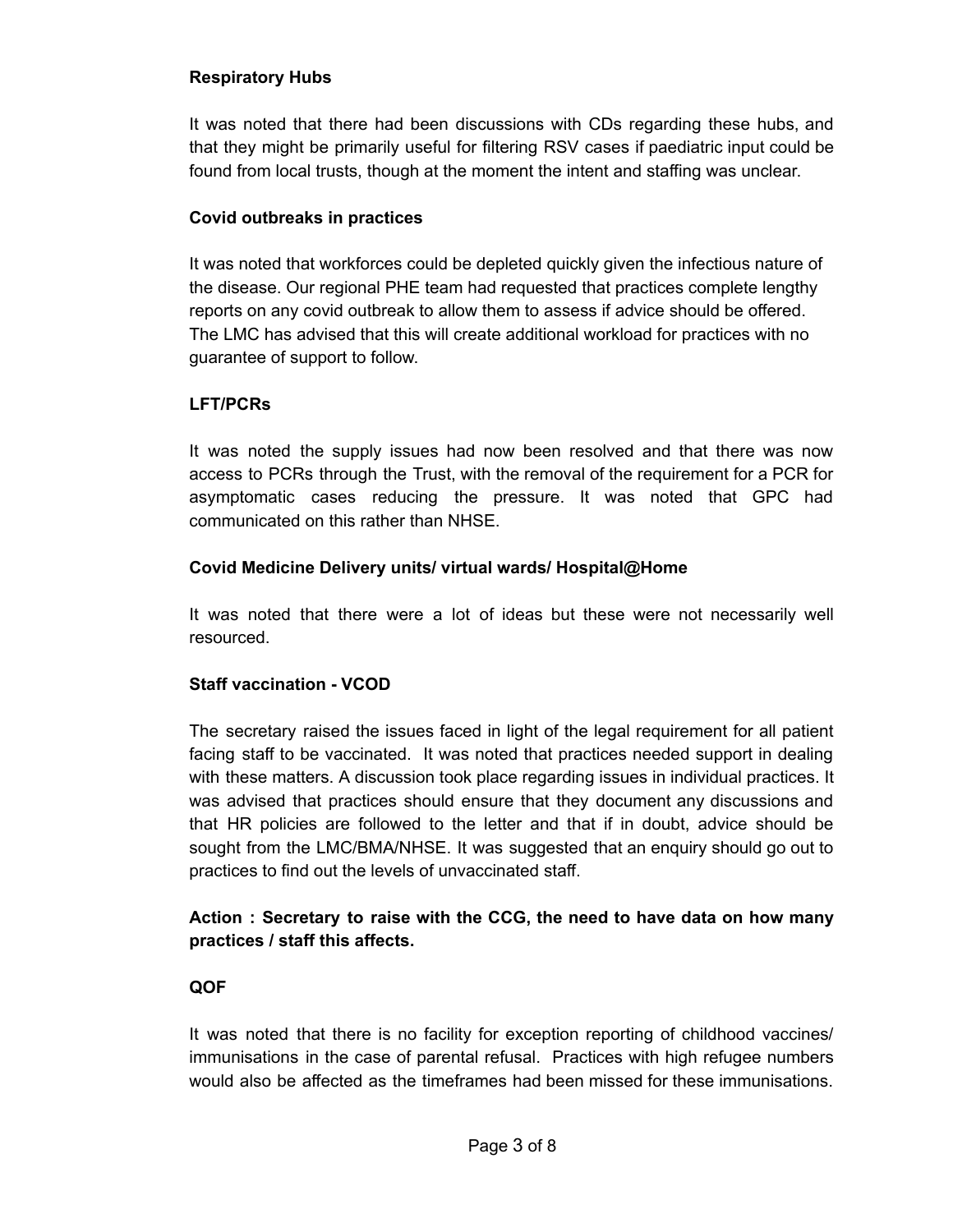This is likely to impact unfairly on practice income and is being escalated by the LMC with GPC.

## **5. HEALTH AND CARE TRUST**

It was noted they would visit next month and that the focus would be on mental health. Representatives were asked to consider what questions they may wish to ask.

#### **6. STP/ICS**

The Chair noted that there had been no ICS for some time but that meetings were due to recommence at the end of the month. The Secretary commented that Hollie Hastings had raised a point regarding building relationships with other services (optometry, dentistry etc) and it was agreed that this would be a useful alliance, though it was noted that benefits needed to go in both directions.

A discussion ensued regarding the changes within the CCG, including the potential future loss of CCG GPs and it was noted that there was a risk of a real loss of skill and corporate knowledge for general practice.

## **7. Acute Trust**

The Secretary noted that there had been discussions between LMCs on how we should and could record what we do and not just clinical consultations and the potential to use the READ code " inappropriate use of GP service ".

A discussion took place around retention of workforce, building relationships with PCNs, digital work, pharmacy- it was noted this was all covered in the MPU document.

The Secretary requested that meetings with Christine Blanshard be chased. It was noted that Christine had attended CPF recently and a discussion had been held regarding GP portfolio roles. It was noted that there are issues around GPs working in secondary care and it was suggested that the relationship should not involve GPs being employed by the Acute trust.

## **Action:The Secretary agreed to raise this in meetings with Christine.**

## **8. REGULAR ITEMS**

**a. NHS England-** The Secretary confirmed that she had attended the ARRS unclaimed funding panel and a discussion followed. It was noted that there were issues around estates and managing strategy, resource and funding.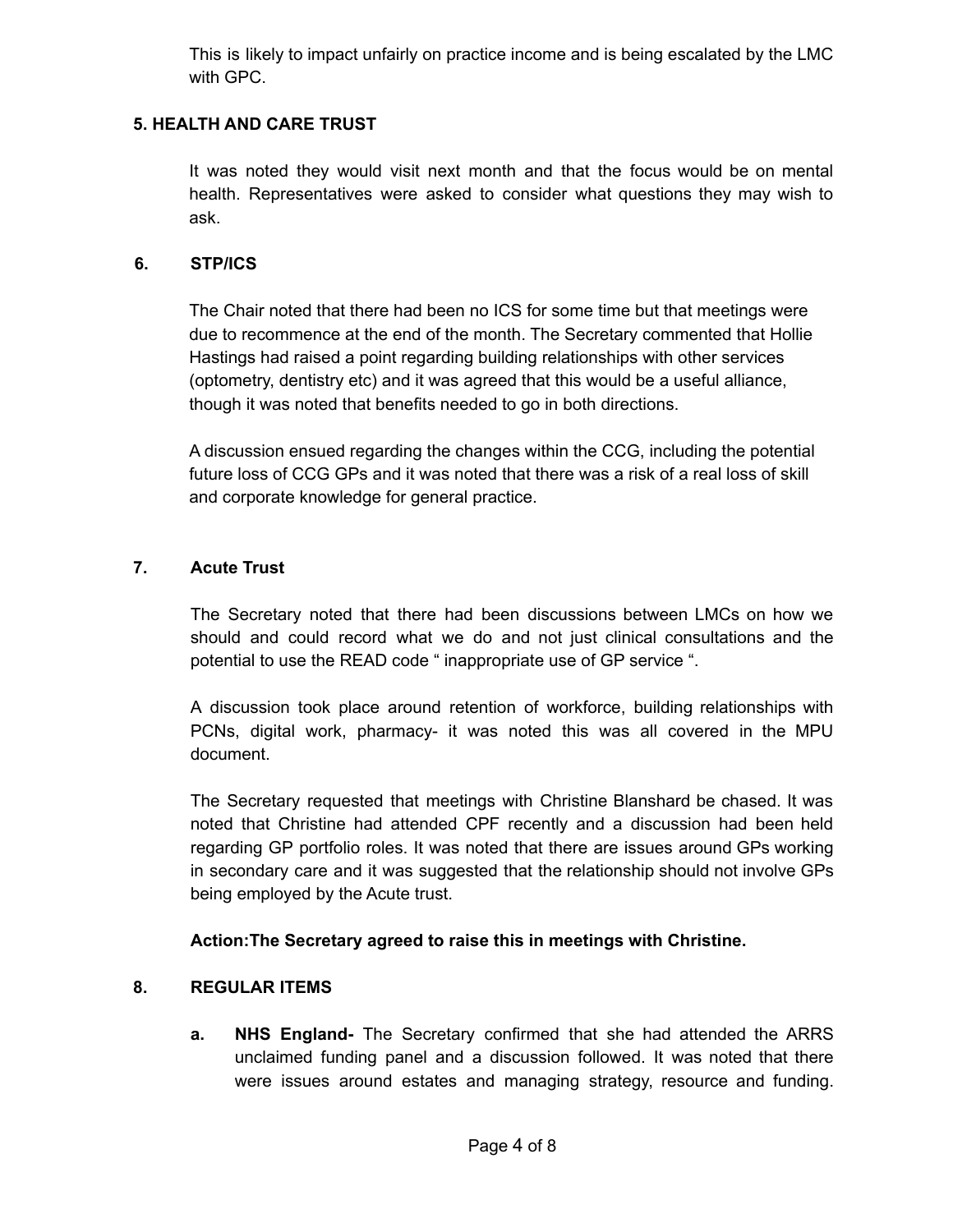Concerns were expressed that while there was funding for staff, estates and supervision could be a limiting factor.

- **b. Public Health/County Council** new designated Covid sites being commissioned via local council to manage more effectively discharge of Covid positive patients.
- **c. Federation-** A discussion ensued regarding funds for locums being supplied when locums were not available. The Secretary agreed to clarify with the CCG where the funding came from and what numbers of locums had been provided.

# **Action: To seek assurance around flexible pools and the service provided to date for practices.**

- **d. Education** Nothing
- **e. LWAB-** Nothing
- **f. Dispensing- Nothing**
- **g. OOH/ NHS111-** No performance figures available for Nov/Dec due to an Adastra upgrade, though the overall suggestion was that pressures were easing due to measures such as moving GPs around. Staff sickness levels improving, recruitment continues to be dire. Discussions underway around OOH in the 'acute village'- little information available about this but a fuller update should be available for next meeting.
- **h. Non-Principals Group** nothing to report
- **i. Registrars** nothing to report
- **j. P.M. Groups** Meryl Foster advised that practices had faced significant issues with requests for exemption certificates. Secretary asked for the practice to contact her regarding this specific incident. A discussion took place around the time these take and the approach practices were taking with these. It was noted that 119 were supposed to advise on these but they did not appear to be filtering the queries. It was noted that there were resources available to direct patients to regarding the exemption forms and the Secretary agreed to circulate some information if necessary.

# **Action: Secretary to circulate further advice for practices on covid exemption certificates.**

- **k. Administration** nothing to report
- **l. PAG** –The Secretary confirmed that meetings had been arranged and would advise on the schedule of these once confirmed.
- **m**. **GPPB** Nothing specific to report.
- **n CPF/Clinical Practitioner Forum** The Secretary queried the viability of changing the day or time of these meetings to allow her attendance. The Chair of CPF RW agreed to pick this up. It was noted that the Worcester shared roles were to be worked on. Update on OOH procurement- all underway, this is likely to be re-procures for 12 months. Community frailty approach- it was noted there was a lot of work going on in regard to an integrated approach to frailty. It was made clear that this was not core GMS work and that would report to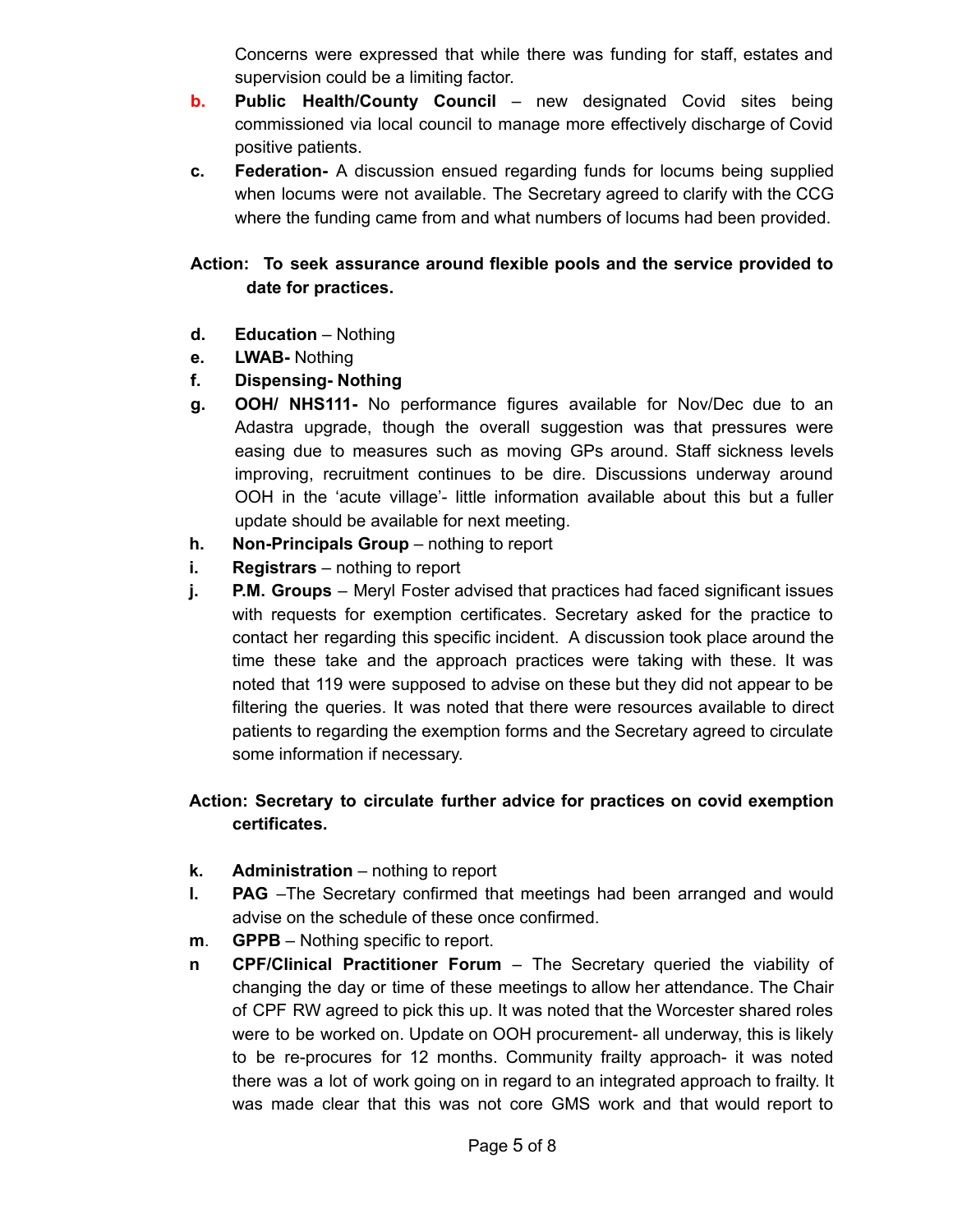Home First rather than CPF. It was noted that it would be valuable if the falls clinic and MDT could be re-established.

#### **9. MATTERS ARISING**

## **i) CQC Meeting**

The Secretary updated that she had met with the CQC interim inspection manager (Steve Paisley) and had found his approach reasonable and proportionate, suggesting that he would liaise with the CCG and use local intelligence before moving to inspection. The Secretary shared that the new representative had suggested that there would be changes to the inspection policy and that she had discussed challenges facing practices with him and found him receptive and seeming to be supportive. A discussion ensued regarding varied impressions from the CQC. it was agreed that volumes of information requested were vast.

## **10. GPC COMMITTEE**

Dr S Matthews confirmed that there had been no meetings recently but that one was planned for next Thursday  $(20<sup>th</sup>)$  to consider the ballot results and next steps. It was noted that the new executive of the committee had been appointed and Kieran Sharrock would be taking up the role of vice chair. It was noted that the UK Chair had been taken by the former head of GPC Wales and that Farah had expressed that she would like the GPC to be less hierarchical and more collaborative, looking for wide views from LMCs on the way that things go forward in future, especially in light of the proposed action following the letter from NHS England last October. It was noted that the GPC was now very mixed and covered many of the factions, with a good range of experience, which was noted to be a shrewd move.

# **11. HEALTH AND SELECT COMMITTEE RECOMMENDATIONS ON CLEARING GP BACKLOG**

The Secretary outlined the review carried out by the committee headed by Jeremy Hunt, noting that the comments made in the committee were generally sensible, with recommendations to move away from the numerical targets on face to face and more focus on assessments based on clinical need, and that they seemed to be taking more into account how practices could best support their patients with the resources available.

#### **12. NEW ITEMS**

There were no new items

#### **13. ANY OTHER BUSINESS**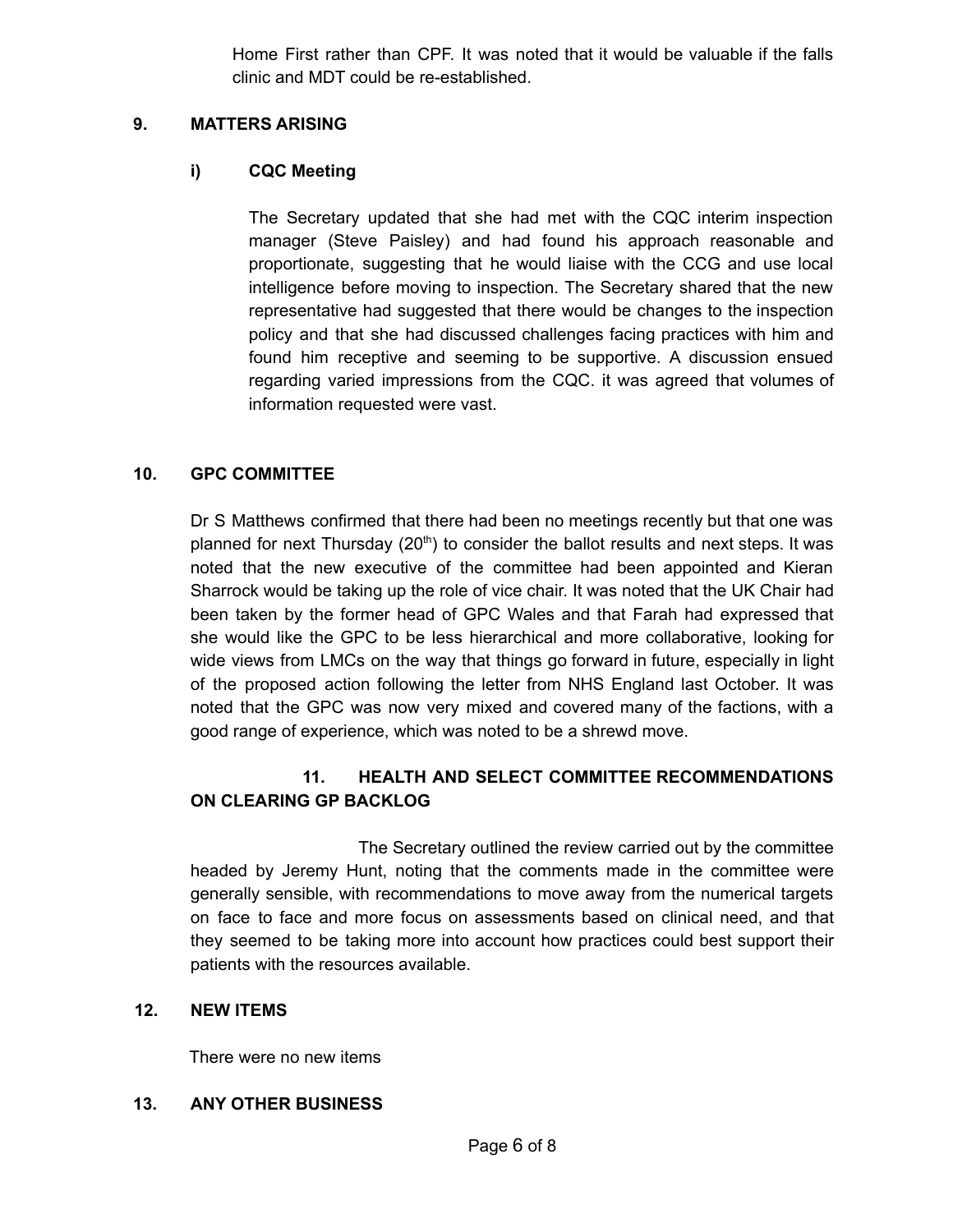#### **New Coroner management system**

The Chair commented that he had piloted the system and found it a considerable improvement and much quicker, though it did ask some questions that were difficult to answer (maiden name and place of birth) but in general was much more straightforward. Dr S Morton confirmed that he had also used the new system and found it no more difficult than Emis. It was generally agreed that all would be comfortable with a rollout toward the end of February and the Secretary agreed to take this forward.

# **Action: Secretary to report to the coroner that the LMC supported the roll out at end of February.**

## **Layout of meetings**

The Chair explained that he had recently attended a leadership course and had found some useful suggestions on running more effective meetings, noting that while the LMC meetings are information-giving, they would be improved by more opportunities for discussion and debate. The Chair proposed that the agenda should be closed a week prior to the meeting. A discussion ensued on this matter and there was general agreement that changes could be made. It was agreed that the Secretary was working very hard to advance the interests of the LMC and that it would be helpful if the meetings could support this better.

It was suggested that an agenda could be provided with attachments prior to the meeting, giving reading time to read and absorb. It was also suggested that an online forum or resource might be useful for reference, especially for newer delegates who were unfamiliar with terms or issues. The Secretary noted that she would be grateful for feedback if delegates were finding anything in the meeting difficult to follow, also noting that the meeting agendas would need to remain flexible to a degree to allow for quick reaction to new issues.

Consideration was given to setting up a WhatsApp group, Teams or similar for informal discussions, though it was noted that formal queries would need to come through emails in order to maintain an audit trail and to ensure that realistic timelines were given for responses. It was suggested that alternative discussion forums could be considered at another meeting.

#### **Action: The Chairman ands Secretary to redesign the meeting format**

#### **Industrial action**

A closed discussion took place following the meeting regarding Dr Farah Jameel's email.

# **Action: Key points from the discussion to be fed back to GPC and Sarah Matthews**